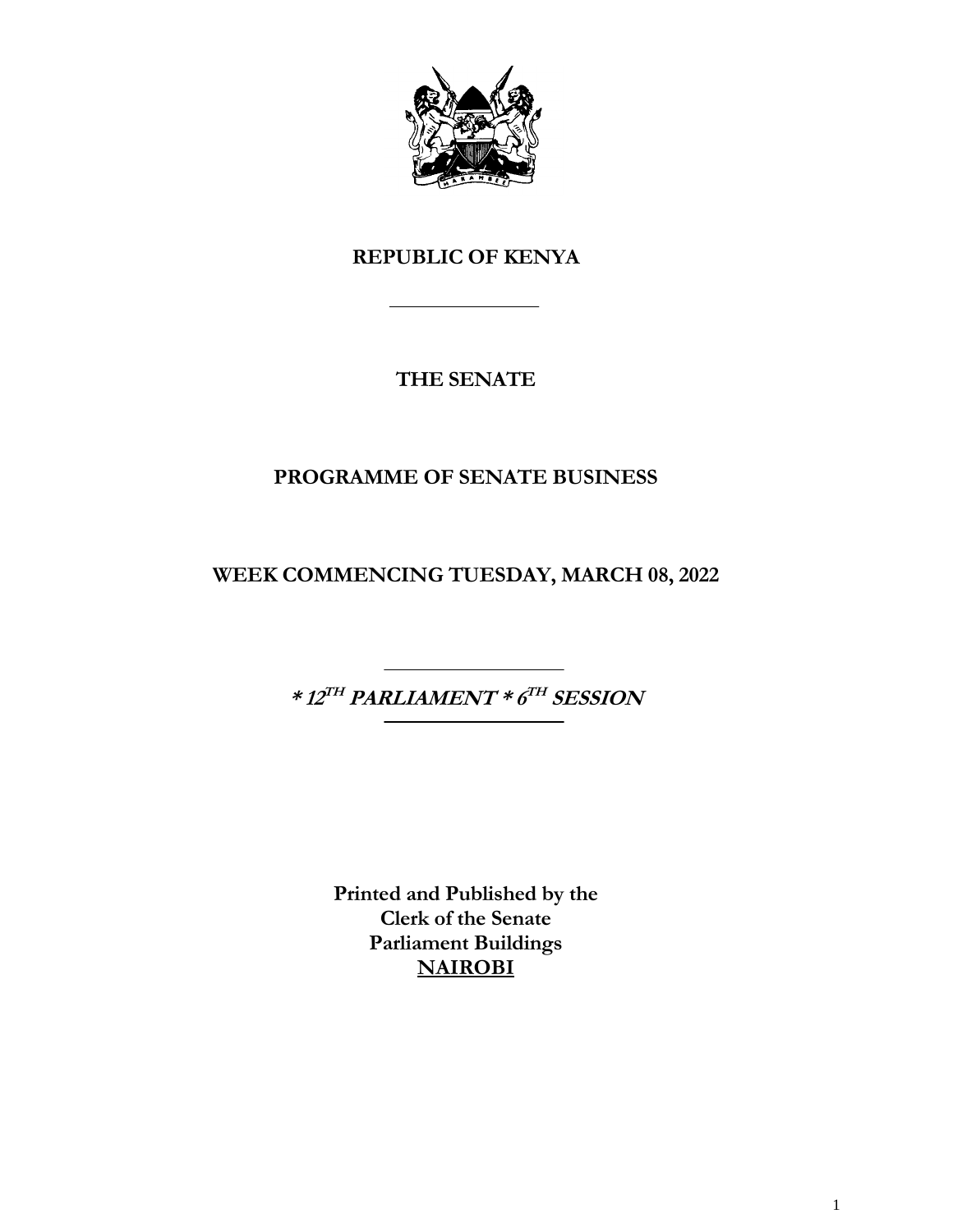**REF: SBC/WP/2022/VOL.1/ (05)** 

**Clerk's Chambers The Senate Parliament Buildings NAIROBI**

 4  $4<sup>th</sup>$  March, 2022

#### **REPUBLIC OF KENYA**

#### **THE SENATE**

#### **TWELFTH PARLIAMENT (SIXTH SESSION)**

#### **PROGRAMME OF SENATE BUSINESS FOR THE WEEK COMMENCING TUESDAY, MARCH 08, 2022**

**TUESDAY** 08/03/2022 **Communication from the Chair, Messages, Petitions, Papers, Notices of Motion, Statements, Motions and Bills**

# **A. \*\*\*THE DIVISION OF REVENUE BILL (NATIONAL ASSEMBLY BILLS NO. 8 OF 2022)**

(The Senate Majority Leader)

*(First Reading)*

### **B. \*\*\*THE LANDLORD AND TENANT BILL (NATIONAL ASSEMBLY BILLS NO. 3 OF 2021)**

(The Senate Majority Leader)

*(Second Reading)*

#### (Resumption of debate interrupted on Wednesday,  $23<sup>d</sup>$  February, 2022-**Morning Sitting)**

**(Division)**

### **C. COMMITTEE OF THE WHOLE \*\*THE INTERGOVERNMENTAL RELATIONS (AMENDMENT) BILL (SENATE BILLS NO. 37 OF 2021)**

(The Chairperson, Standing Committee on Devolution and Intergovernmental Relations)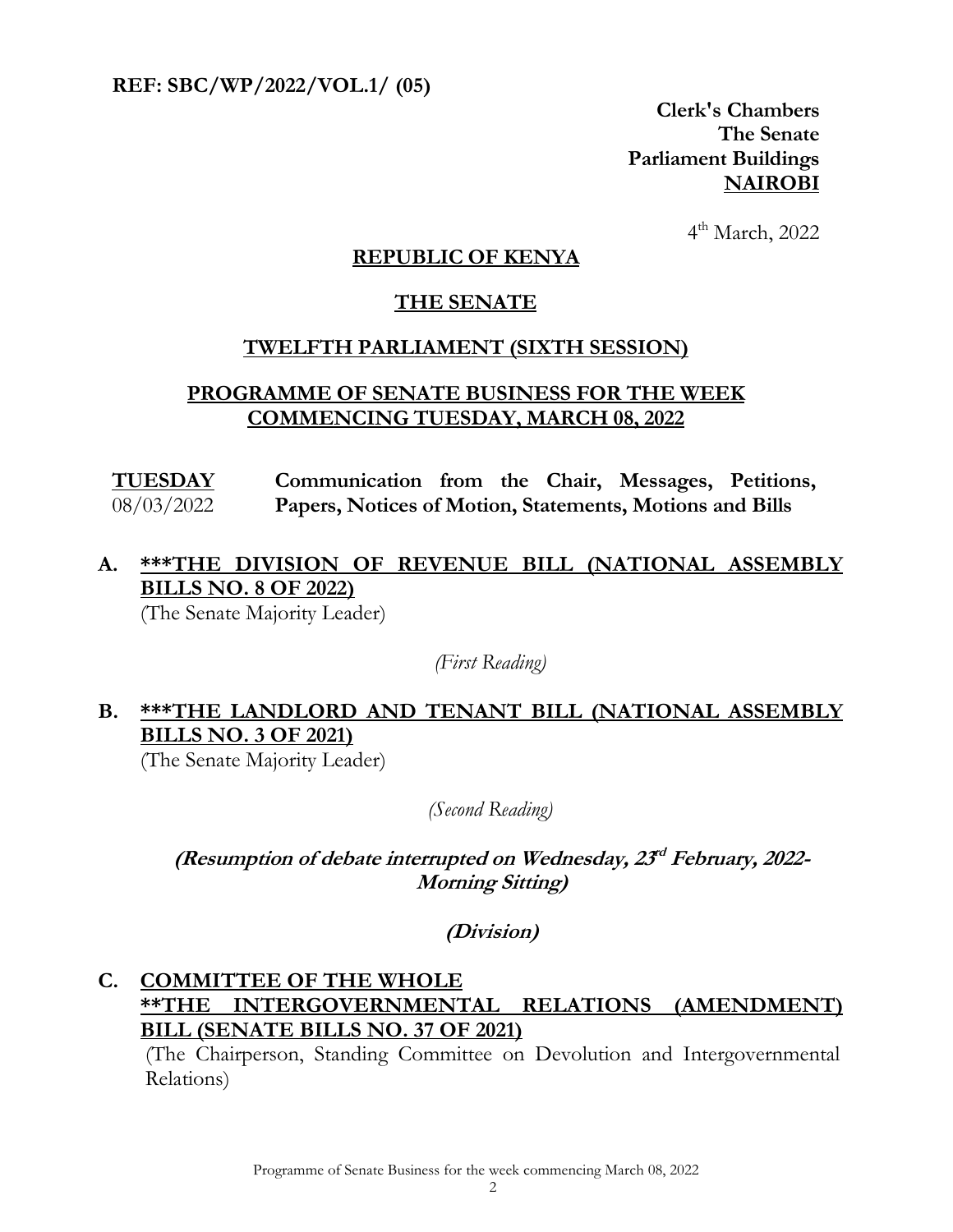(Resumption of debate interrupted on Wednesday,  $22^{nd}$ December, 2021 – **Morning Sitting) (Division)**

# **D. COMMITTEE OF THE WHOLE \*THE LIFESTYLE AUDIT BILL (SENATE BILLS NO. 36 OF 2021)**

(Sen. Farhiya Haji, MP)

(Resumption of debate interrupted on Tuesday,  $f<sup>t</sup>$  March, 2021) **(Division)**

### **E. COMMITTEE OF THE WHOLE \*THE LAW OF SUCCESSION (AMENDMENT) BILL, (SENATE BILLS NO. 15 OF 2021)**

(Sen. Abshiro Halake, MP)

(Resumption of debate interrupted on Wednesday,  $2^{nd}$  March, 2022 – Morning **Sitting) (Division)**

**F. COMMITTEE OF THE WHOLE \*THE PRESERVATION OF HUMAN DIGNITY AND ENFORCEMENT OF ECONOMIC AND SOCIAL RIGHTS BILL (SENATE BILLS NO. 21 OF 2021)**  (Sen. Abshiro Halake, MP)

(Resumption of debate interrupted on Wednesday,  $2^{nd}$  March, 2022 – Morning **Sitting) (Division)**

#### **G. COMMITTEE OF THE WHOLE \*THE ELECTIONS (AMENDMENT) (NO. 3) BILL (SENATE BILLS NO. 48 OF 2021)** (Sen. (Eng.) Ephraim Maina, MP)

**H. COMMITTEE OF THE WHOLE \*THE COUNTY RESOURCE DEVELOPMENT BILL (SENATE BILLS NO. 45 OF 2021)** (Sen. Rose Nyamunga, MP)

### **I. \*THE ELECTION CAMPAIGN FINANCING (AMENDMENT) BILL (SENATE BILLS NO. 51 OF 2021)**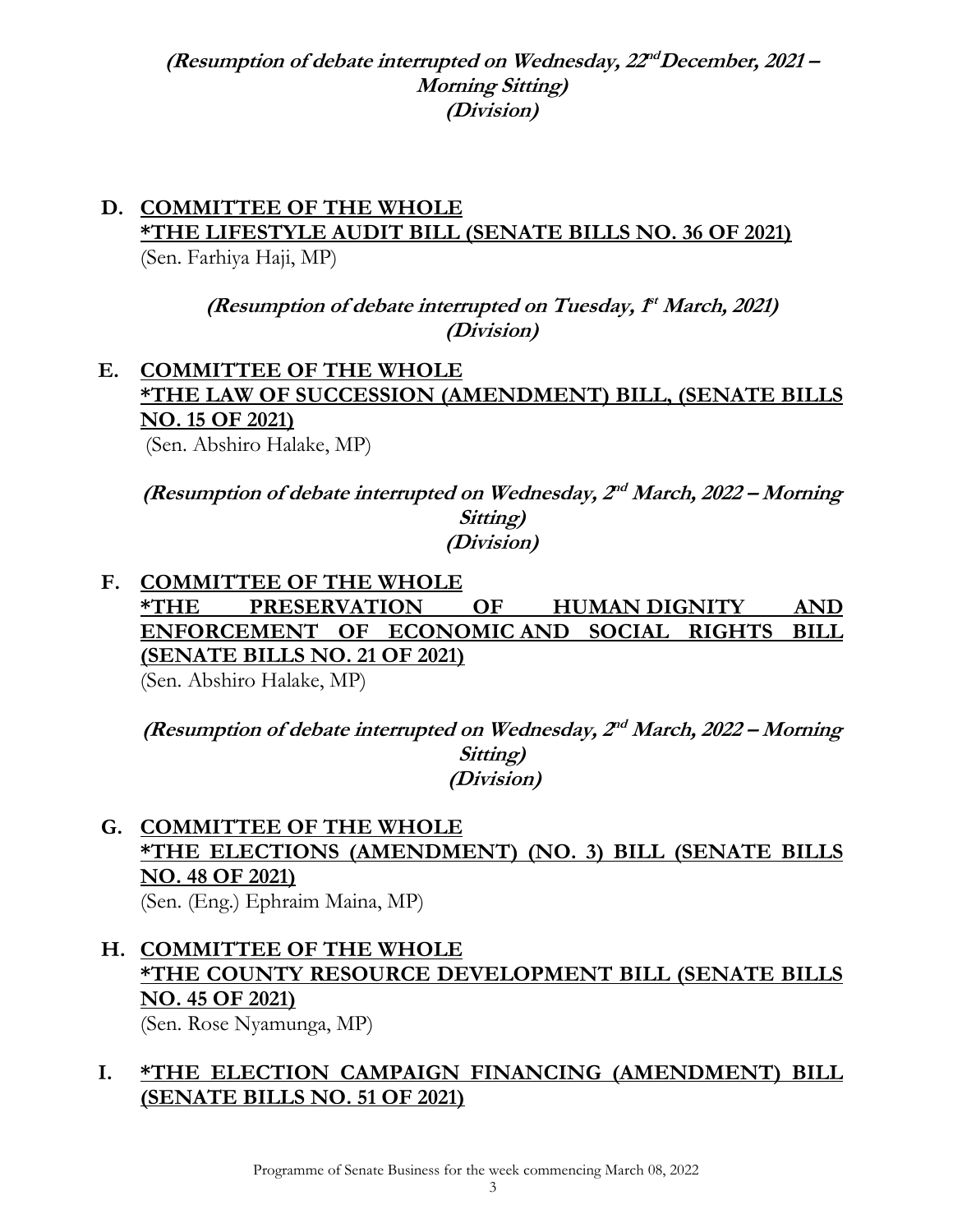*(Second Reading)*

### **J. MOTION - ADOPTION OF THE REPORT OF THE STANDING COMMITTEE ON HEALTH ON THE SPECIAL AUDIT REPORT ON UTILIZATION OF COVID-19 FUNDS BY TWENTY EIGHT (28) COUNTY GOVERNMENTS**

(The Chairperson, Standing Committee on Health)

**THAT** the Senate adopts the Report of the Standing Committee on Health on the special audit report on utilization of COVID-19 funds by twenty eight (28) county governments, laid on the Table of the Senate on Wednesday, 9th February, 2022.

#### **K. MOTION - ADOPTION OF REPORTS OF THE SESSIONAL COMMITTEE ON COUNTY PUBLIC ACCOUNTS AND INVESTMENTS ON CONSIDERATION OF THE REPORTS BY THE AUDITOR GENERAL ON THE FINANCIAL STATEMENTS OF VARIOUS COUNTY EXECUTIVES FOR FINANCIAL YEARS 2018/2019** (Chairperson, Sessional Committee on County Public Accounts and Investments)

**THAT,** the Senate adopts the Report of the Sessional Committee on County Public Accounts and Investments on consideration of the Reports by the Auditor General on the Financial Statements of the following County Executives for the Financial Year 2018/2019- Embu; Homa-Bay; Kericho; Kilifi; Kirinyaga; Kisii; Kwale; Machakos; Mombasa; Nandi; Baringo; Bomet; Garissa; Kajiado; and West Pokot as contained in Volume 1 of the Report and the following County Executives- Isiolo; Kakamega; Kisumu; Laikipia; Mandera; Marsabit; Nakuru; Narok; Nyandarua; Samburu; Taita Taveta; Trans-Nzoia; Uasin- Gishu; Vihiga; and Wajir, as contained in Volume 2 of the Report , Laid on the Table of the Senate on Thursday 2<sup>nd</sup> December, 2021.

#### **L. Any Other Business**

#### **WEDNESDAY**  09/03/2022 **(Morning**

**Sitting)**

**Communication from the Chair, Messages, Petitions, Papers, Notices of Motion, Statements, Motions, Bills and**  any other Business not concluded on Tuesday, 1<sup>st</sup> March, **2022.**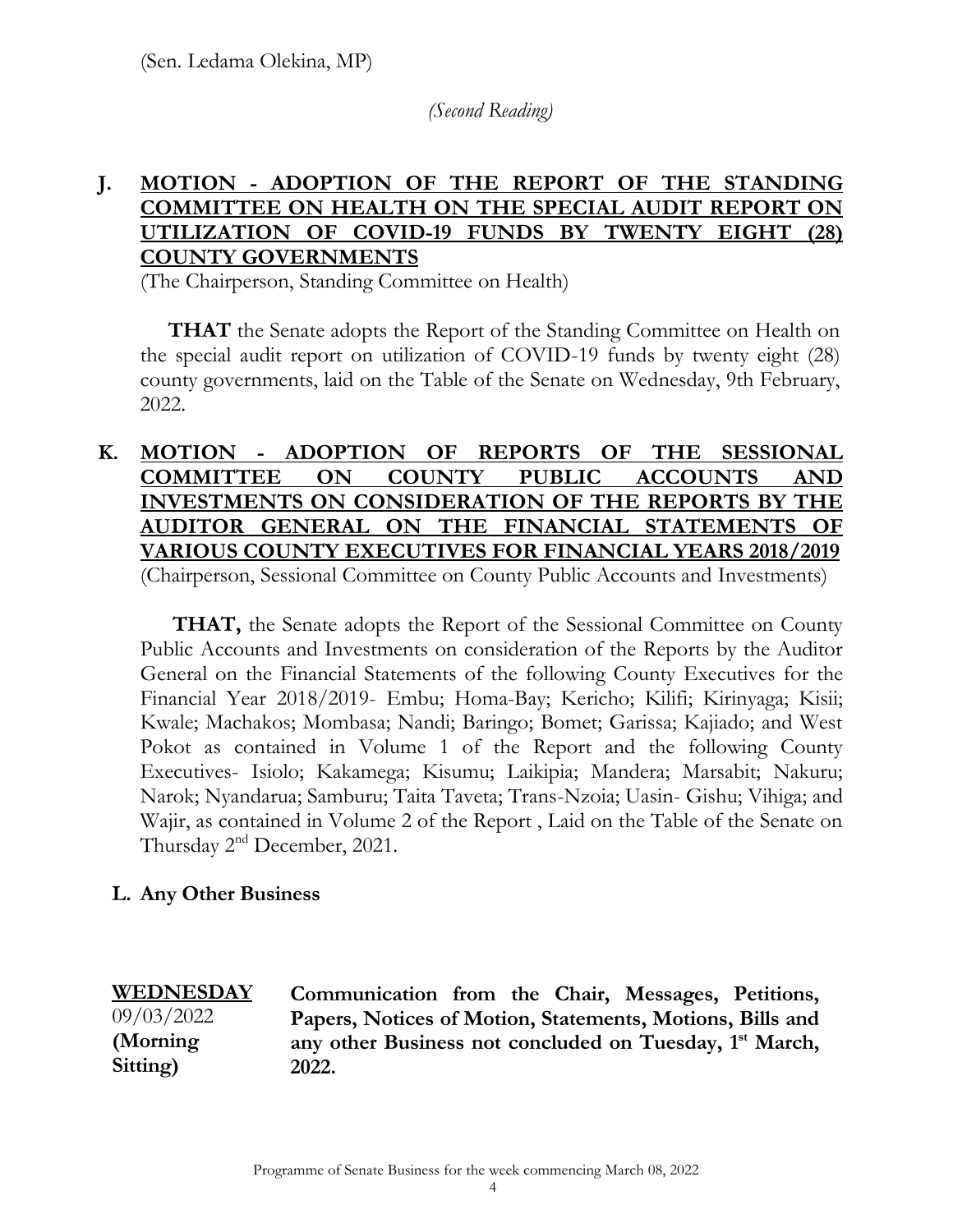#### **A. COMMITTEE OF THE WHOLE \*THE SPECIAL NEEDS EDUCATION BILL (SENATE BILLS NO. 44 OF 2021)**

(Sen. (Dr.) Getrude Musuruve and Sen. (Prof.) Margaret Kamar, MP)

#### (Resumption of debate interrupted on Wednesday,  $2^{nd}$  March, 2022 – Morning **Sitting) (Division)**

# **B. COMMITTEE OF THE WHOLE \*\*\*THE IRRIGATION (AMENDMENT) BILL (NATIONAL ASSEMBLY BILLS NO. 12 OF 2021)**

(The Senate Majority Leader)

### **C. COMMITTEE OF THE WHOLE \*THE COMMUNITY GROUPS REGISTRATION BILL (NATIONAL ASSEMBLY BILLS NO. 20 OF 2021)**

(The Senate Majority Leader)

# **D. \*THE ELECTIONS (AMENDMENT) (NO.2) BILL (SENATE BILLS NO. 43 OF 2021)**

(Sen. Ledama Olekina, MP)

*(Second Reading)*

# **E. MOTION - FAST TRACKING CULTURAL DEVELOPMENTS IN COUNTIES**

(Sen. (Arch.) Sylvia Kasanga, MP)

**THAT, WHEREAS** Kenya is a multi-ethnic and multi-racial country with rich and diverse cultural resources such as traditional medicine and foods, arts, craft, music, dances, dress among others;

**AWARE THAT,** the Constitution, in its preamble acknowledges the cultural diversity of the Kenyan people who are determined to live in peace and unity as one indivisible sovereign nation whilst, Article 11 of the Kenyan Constitution recognizes culture as the foundation of the nation;

**NOTING** that, while the Department of Culture under the Ministry of Sports, Culture and Heritage has been playing some of the key roles in promotion of cultural integration, formulation of policies and standards that will guide the development of culture, little information has been available to the Kenyan public;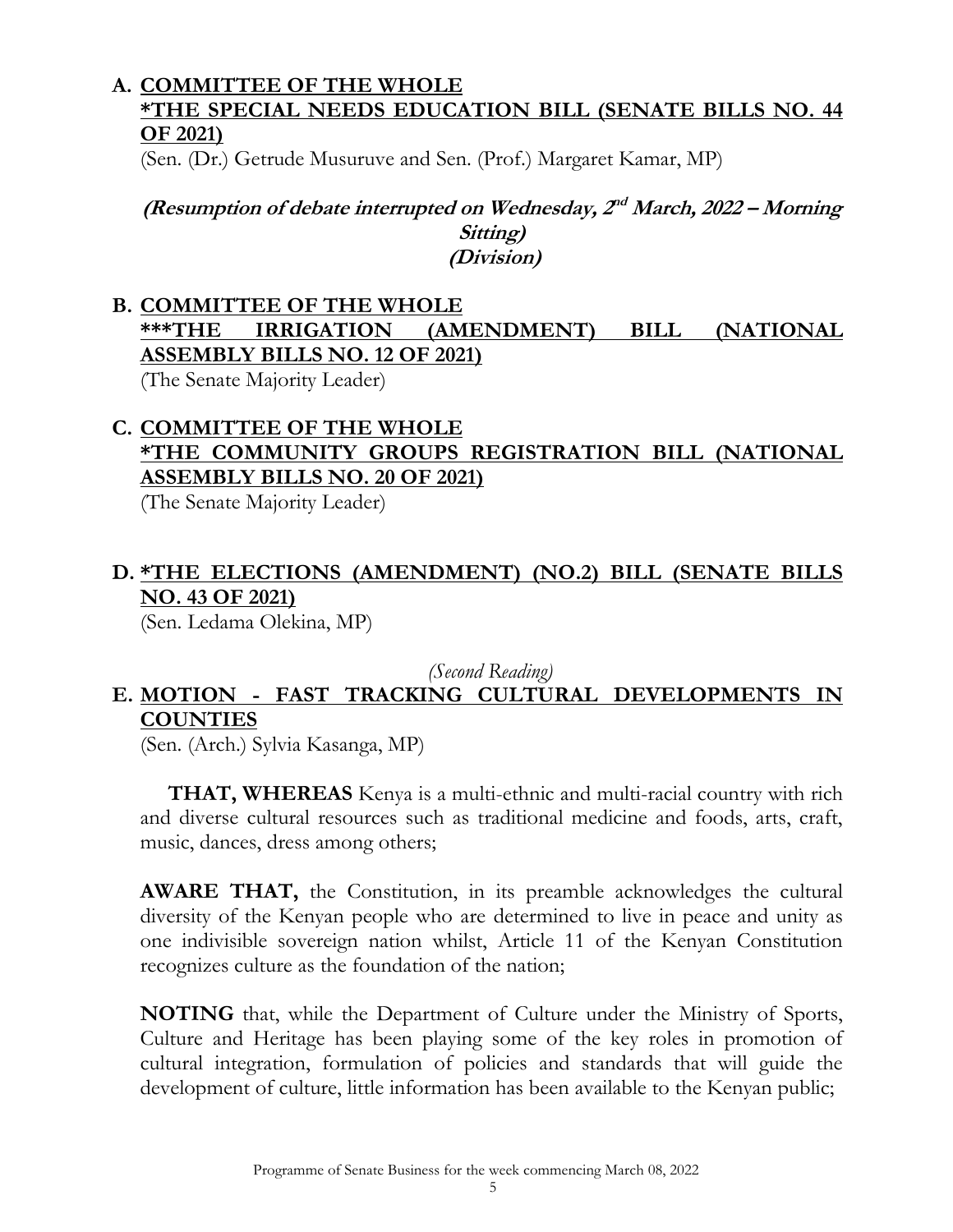**ACKNOWLEDGING ,** that culture performs a significant role in the life of a child, the cultural background in which a child is brought up affects the totality of his or her life's activities;

**CONCERNED,** that our children are losing their sense of identity due to the negative influences due to inadequate cultural identity catalyzed by globalization which has led to catastrophic consequences to the next generation as experienced in our country where a majority of young people are showing symptoms of feeling suicidal, anxious, feeling of hopelessness, anger, violence, feeling isolated, and paranoia;

**NOW THEREFORE,** the Senate urges the Cabinet Secretary, Ministry of Sports, Culture and Heritage to:

- a) Formulate cultural development policies and initiatives to inculcate stronger community values, safeguard Kenya's heritage, recognize local heroes and promote socio-cultural opportunities in the counties; and
- b) Formulate strategies to create an enabling environment for protection and promotion of diversity of cultural expressions in all counties.

#### **F. Any Other Business**

**WEDNESDAY**  09/03/2022 **(Afternoon Sitting) Communication from the Chair, Messages, Petitions, Papers, Notices of Motion, Statements, Motions, Bills and**  any other Business not concluded on Wednesday, 2<sup>nd</sup> **March, 2022 (Morning Sitting).**

#### **A. COMMITTEE OF THE WHOLE \*\*THE STREET VENDORS (PROTECTION OF LIVELIHOOD) BILL (SENATE BILLS NO. 7 OF 2021)**

(Chairperson, Standing Committee on Tourism, Trade and Industrialization)

**B. COMMITTEE OF THE WHOLE \*THE KENYA MEDICAL SUPPLIES AUTHORITY (AMENDMENT) BILL (SENATE BILLS NO. 53 OF 2021)** 

(Sen. Naomi Shiyonga, MP)

### **C. \*THE PERSONS WITH DISABILITIES (AMENDMENT) BILL (SENATE BILLS NO. 29 OF 2020)**

(Sen. Aaron Cheruiyot, MP and Sen. (Dr) Isaac Mwaura, MP)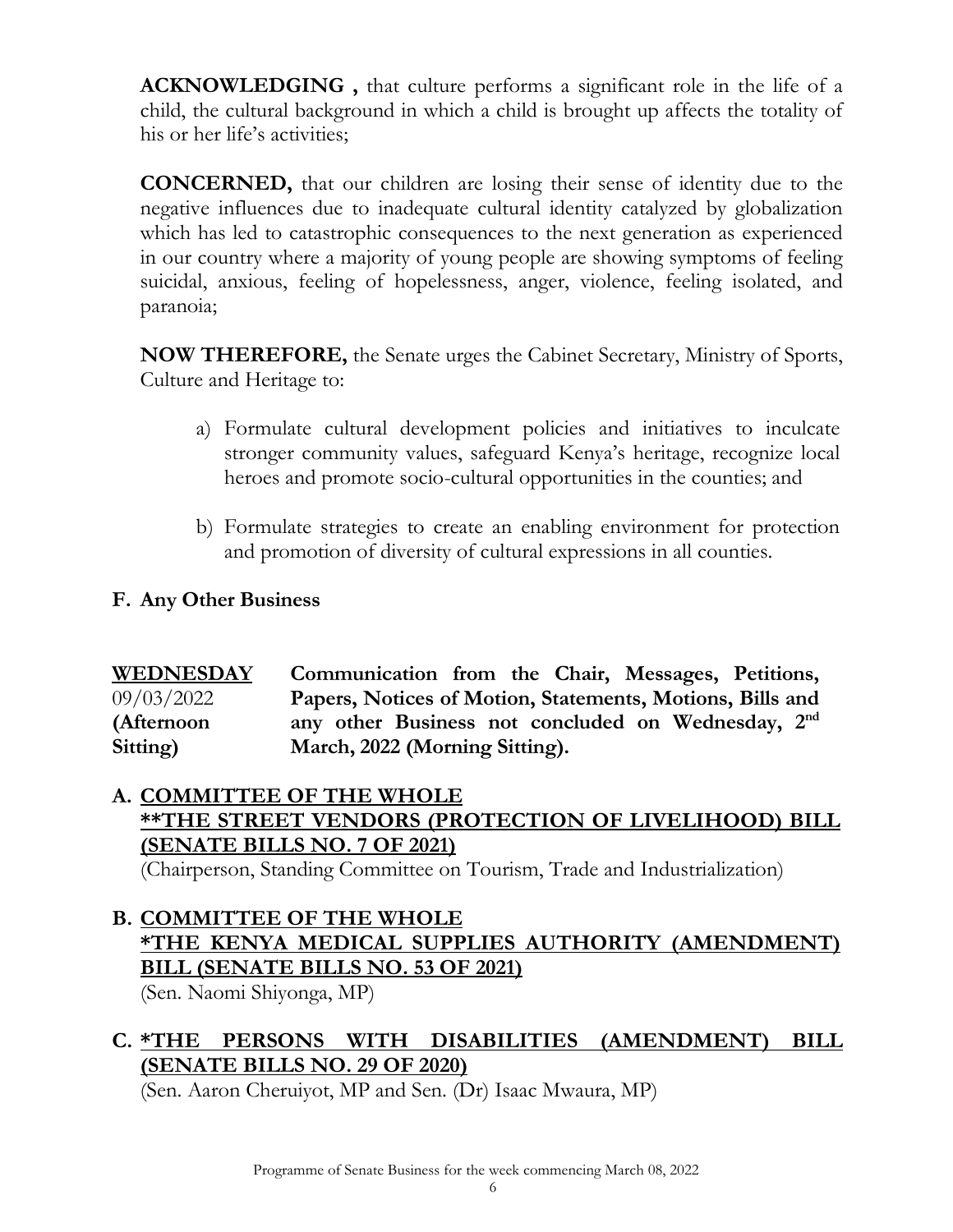### **D. \*\*THE COTTON INDUSTRY DEVELOPMENT BILL (SENATE BILLS NO. 55 OF 2021)**

(Chairperson, Standing Committee on Agriculture, Livestock and Fisheries)

*(Second Reading)*

### **E. MOTION – INTEGRATING CLIMATE EDUCATION INTO SCHOOL CURRICULUM AT ALL LEVELS**

(Sen. Abshiro Halake, MP)

**THAT, AWARE THAT** it is important that both the current and future generations are better equipped to address the problem of climate change and this can be accomplished by using appropriate instructional strategies such as integrating climate education into the syllabus to assist students in improving their understanding of climate change and acquiring the essential skills to reduce its effects;

**ACKNOWLEDING THAT** education is crucial to promote climate action as it helps individuals understand and address the impacts of the climate crisis, empowering them with the knowledge, skills, values and attitudes needed to act as agents of change, hence protect the environment and take action by crafting community level solutions;

**COGNIZANT OF THE FACT** the Constitution of Kenya in Article 42 provides for the right to a clean and healthy environment for every Kenyan, which includes the right to have the environment protected for the benefit of present and future generations;

**FURTHER NOTING THAT** climate change is a global nightmare with consequences that are already quite visible, and should be a priority for our education curriculum, in accordance to Article 12 of the Paris Agreement which espouses the enhancement of climate change education, training, public awareness, public participation and public access to information;

**NOW THEREFORE,** the Senate calls upon the Council of Governors in partnership with the Ministry of Education, Science and Technology to:-

1. integrate climate education in the school curriculum in all counties to equip all school going children; and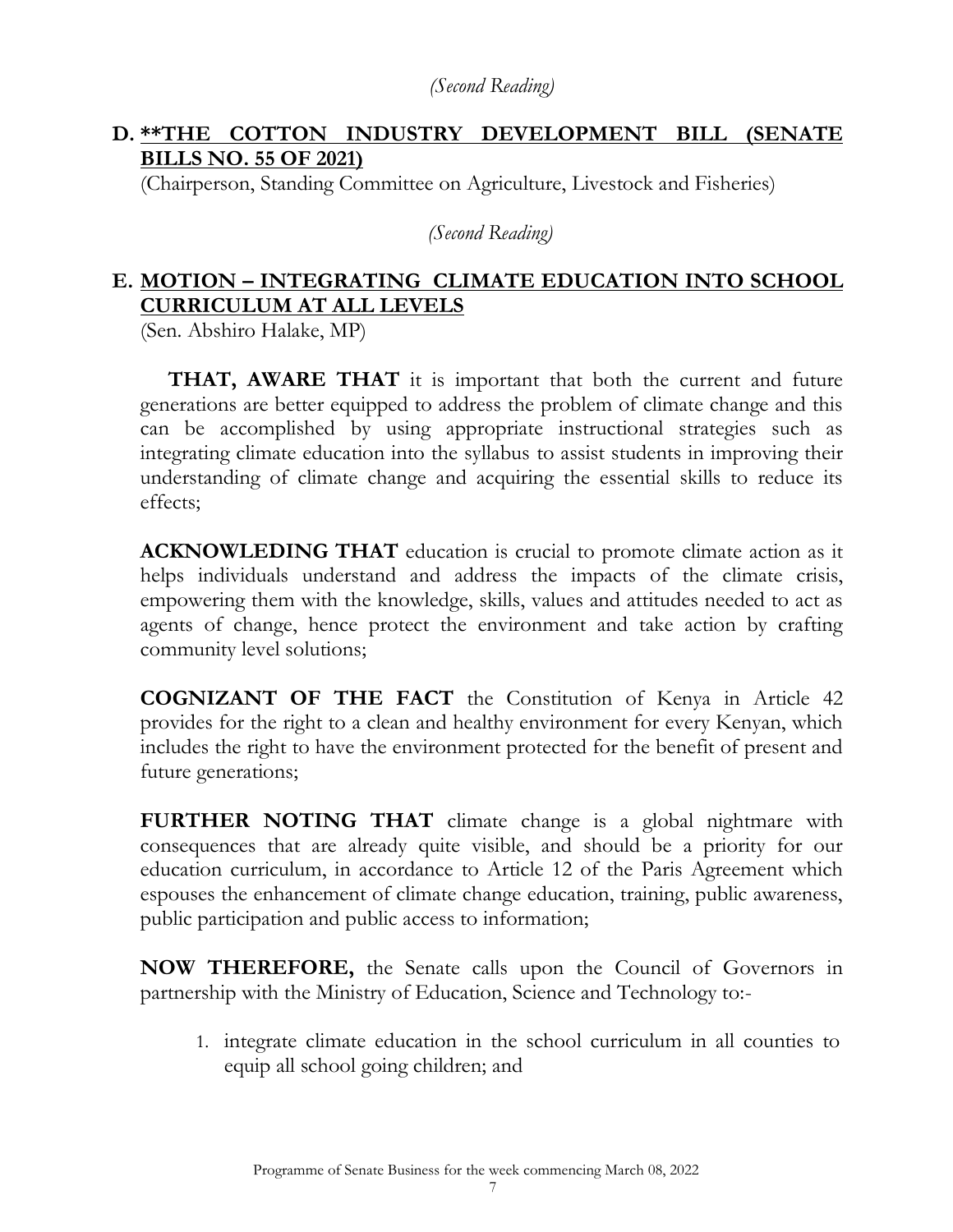2. equip teachers and administrators with the necessary information and training skills to teach climate education in schools.

#### **F. Any Other Business**

**THURSDAY**  10/03/2022 **Communication from the Chair, Messages, Petitions, Papers, Notices of Motion, Statements, Motions, Bills and**  any other Business not concluded on Wednesday, 2<sup>nd</sup> **March, 2022.**

### **A. MOTION – ADJOURNMENT OF THE SENATE**

(The Senate Majority Leader)

**THAT**, pursuant to Standing Orders 28 and 29, the Senate do adjourn until Tuesday, 22<sup>nd</sup> March, 2022.

#### **B. Any Other Business**

**TUESDAY**  22/03/2022 **Communication from the Chair, Messages, Petitions, Papers, Notices of Motion, Statements, Motions, Bills and**  any other Business not concluded on Thursday, 3<sup>rd</sup> March, **2022.** 

#### **A. \*THE CONSTITUTION OF KENYA (AMENDMENT) BILL (SENATE BILLS NO. 46 OF 2021)**

(Sen. Enoch Wambua, MP)

*(Second Reading)*

**B. Any Other Business**

**KEY**